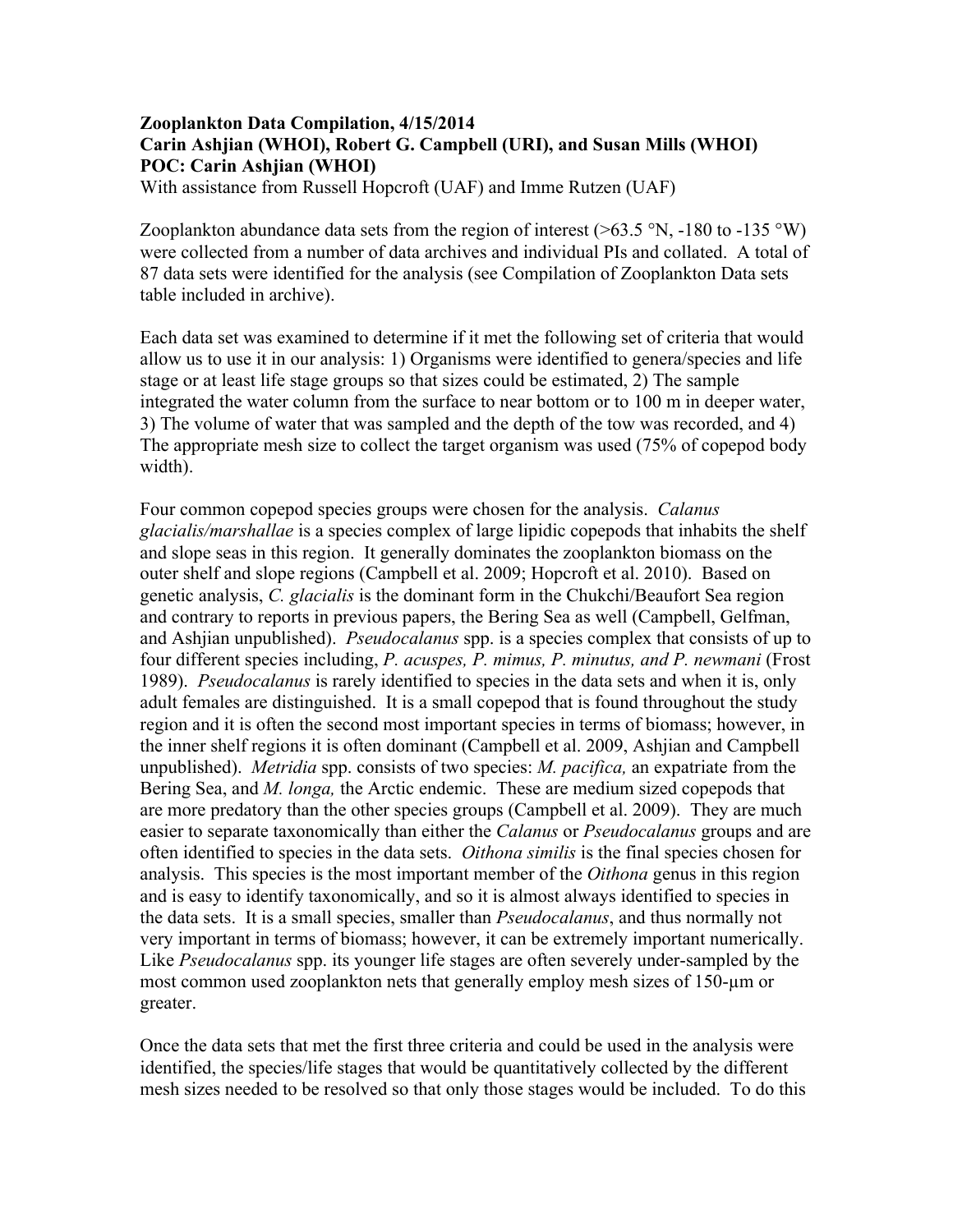the prosome widths of all species/life stages of interest were measured from archived images of live animals collected from the region from Campbell's and Ashjian's previous projects (SHEBA, SBI, SNACS/AON). In cases where images for a particular life stage were not available, generally younger stages of the smaller species, their widths were measured from archived preserved samples. The minimum mesh size that would quantitatively collect a particular species/life stage was set to be 75% of the mean copepod width as recommended by Omori and Ikeda (1984). Only those net samples that would quantitatively collect the species/stages of interest were used in the analysis. The body widths used for each species/life stage are compiled in the table "CopepodWidths\_and\_NetMeshSizes.xlsx". The carbon weights (µg C/individual) for each life stage of each species that were used are compiled in the table "CopepodStageWeights.xlsx".

All zooplankton abundances by species/life stage were converted to numbers/ $m<sup>2</sup>$ integrated over the upper 100 m or to the depth of the net tow in shallower locations. To convert to carbon biomass the integrated abundances were multiplied by the mean biomass for that species/life stage. The individual species/life stage carbon weights were largely taken from Campbell's and Ashjian's data sets collected during previous projects. For missing values, generally for younger stages of the smaller species, the ratio of the weight of life stage of interest to the adult female weight for closely related species taken from the literature was used to estimate the carbon weight for that stage. The biomasses for the individual stages that were quantitatively collected by the net were then summed to estimate the total biomass for that species.

Of the 87 identified data sets at most about a third, depending on the species since some data sets met the criteria for some species and not others, could not be used in the analysis because they did not meet our criteria. There were several reasons that data sets failed to meet the criteria including: inappropriate mesh size (37 data sets), poor taxonomic resolution (10), no life stage data (16), and water column not integrated (6). Many data sets failed on multiple criteria. The choice of life stages for each species that were used in the analysis was a compromise between maximizing the number of data sets that could be used and the desire to include as many life stages in the analysis as possible. Therefore C1 through adult were included for *Calanus glacialis/marshallae*, C3 through adult for *Pseuodcalanus* spp. and *Metridia* spp., and only adults for *Oithona similis*.

For each of the four species, three files are included. The first (speciesname All.xlsx) is a compilation of all of the data for each species and is presented as an excel file since some of the data formats in the file would not translate well into ASCII format. Note that there are many more lines of data in these files than in the files presenting only the QA/QC data from the upper 100 m. The second file contains integrated biomass for the 1-00 m depth range for all of the life stages that were of an appropriate size to be captured in the net used and for which the appropriate sampling criteria were met (see below). The third file contains this same 0-100 m integrated biomass but is presented as an ascii file.

## *Criteria for inclusion of data set in 0-100 m integration*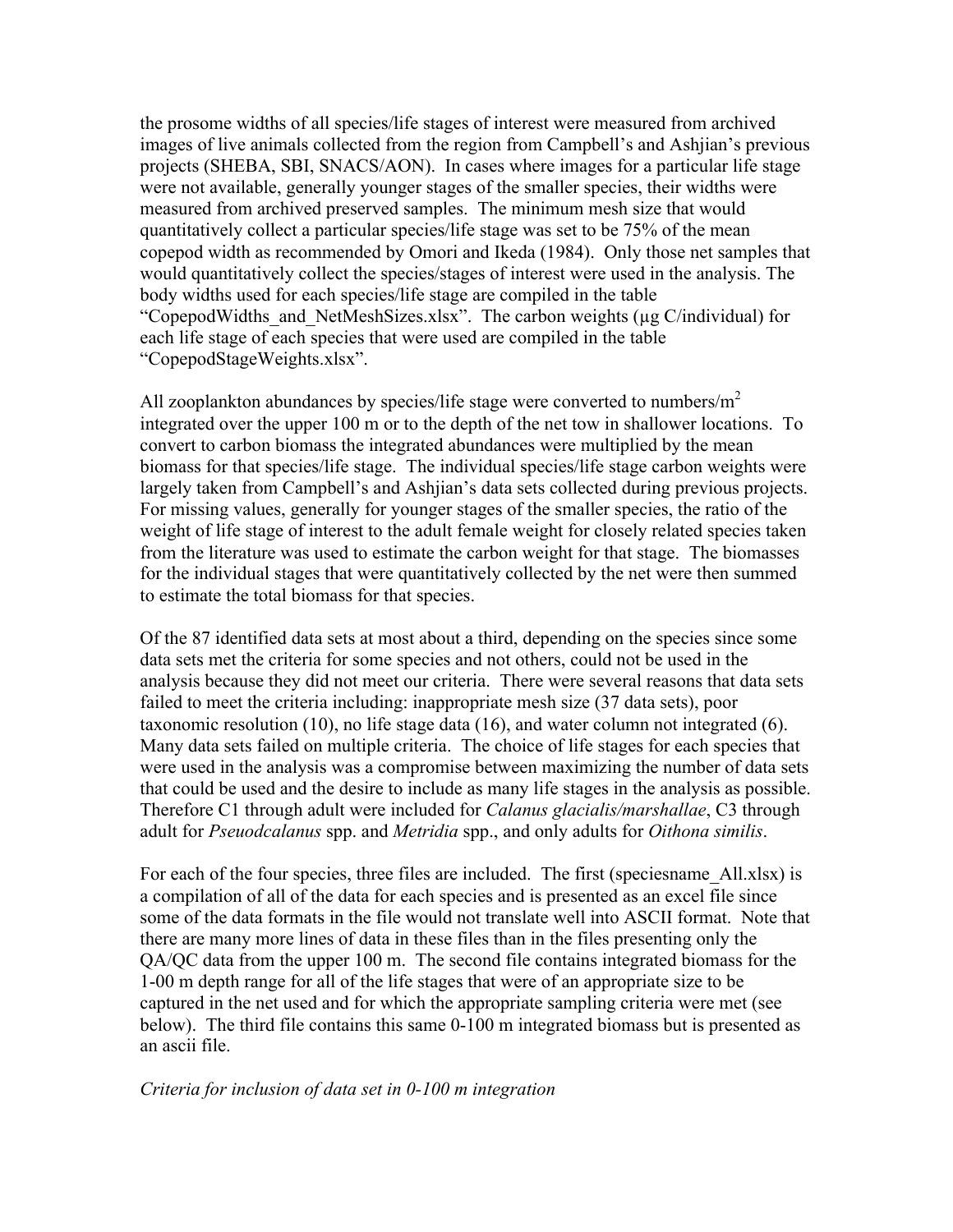These are the files from which the data used to generate the gridded data and the maps were derived. The compilation data were QA/QC-ed to integrate data over the upper 100 m as best possible. This was difficult because of the varying depth intervals over which the net tows were conducted (for example, 0-125 m). A set of criteria was developed to include data from locations where the sampling depths did not fall directly on the 0-100 m interval.

1) If the upper 30 m of the water column was not sampled (e.g., only 30-100 m was sampled), the tow was not included.

2) At deep stations, only tows that sampled >70% of the upper 100 m were also included.

3) Tows that sampled deeper than the upper 200 m were not included.

## *List of Files*

Cglacialis\_marshallae\_All.xlsx Cglacialis\_marshallae\_Upper100m\_Total.xlsx Cglacialis\_marshallae\_Upper100m\_Total.txt

Mpacifica\_longa\_All.xlsx Mpacifica\_longa\_Upper100m\_Total.xls Mpacifica\_longa\_Upper100m\_Total.txt

Osimilis\_all.xlsx Osimilis\_upper100m\_Total.xlsx Osimilis\_upper100m\_Total.txt

Pseudocalanus\_All.xlsx Pseudocalanus\_Upper100m\_Total.xlsx Pseudocalanus\_Upper100m\_Total.txt

CopepodStageWeights.xlsx CopepodWidths\_and\_NetMeshSizes.xlsx

Description of Files.doc (this file)

## *References*

Campbell, R.G., E.B. Sherr, C.J. Ashjian, S. Plourde, B.F. Sherr, V. Hill, and D.A. Stockwell, 2009. Mesozooplankton prey preference and grazing impact in the Western Arctic Ocean. DSR II. 56, 1274-1289.

Hopcroft, R.R., K.N. Kosobokova, and A.I. Pinchuk. 2010. Zooplankton community patterns in the Chukchi Sea during summer 2004. Deep Sea Research Part II. 57, 27-39.